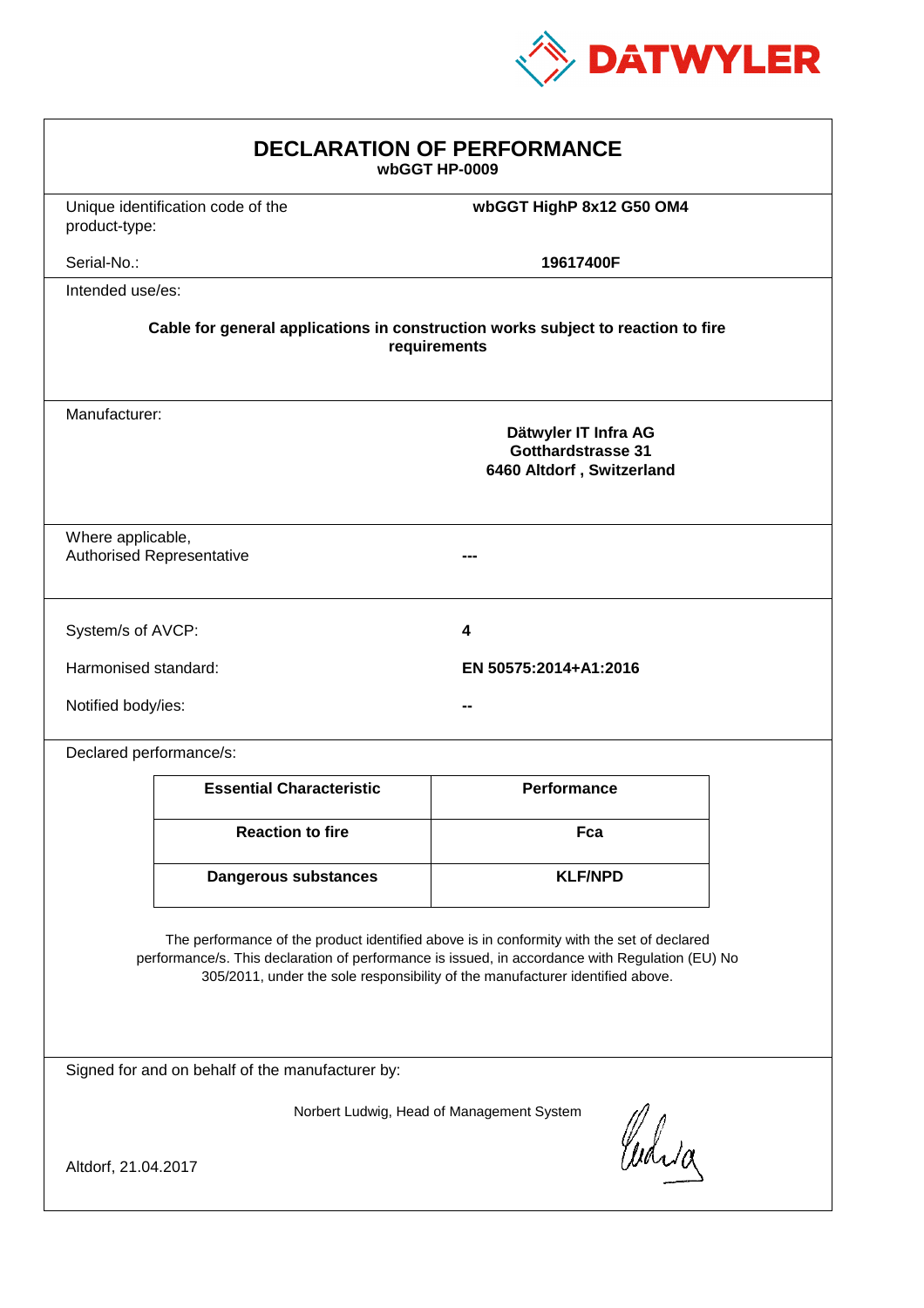

| <b>LEISTUNGSERKLÄRUNG</b><br>wbGGT HP-0009                                                                                                                                                                                                                 |                                              |                                                                                |  |  |
|------------------------------------------------------------------------------------------------------------------------------------------------------------------------------------------------------------------------------------------------------------|----------------------------------------------|--------------------------------------------------------------------------------|--|--|
|                                                                                                                                                                                                                                                            | Eindeutiger Kenncode des Produkttyps:        | wbGGT HighP 8x12 G50 OM4                                                       |  |  |
| Serien-Nr.:                                                                                                                                                                                                                                                |                                              | 19617400F                                                                      |  |  |
| Verwendungszweck(e):                                                                                                                                                                                                                                       |                                              |                                                                                |  |  |
| Kabel/Leitung für allgemeine Anwendungen in Bauwerken in Bezug auf die<br>Anforderungen an das Brandverhalten                                                                                                                                              |                                              |                                                                                |  |  |
| Hersteller:                                                                                                                                                                                                                                                |                                              | Dätwyler IT Infra AG<br><b>Gotthardstrasse 31</b><br>6460 Altdorf, Switzerland |  |  |
|                                                                                                                                                                                                                                                            | Wo anwendbar, Bevollmächtigter:              |                                                                                |  |  |
| Leistungsbeständigkeit:                                                                                                                                                                                                                                    | System(e) zur Bewertung und Überprüfung der  | 4                                                                              |  |  |
|                                                                                                                                                                                                                                                            | Harmonisierte Norm:<br>EN 50575:2014+A1:2016 |                                                                                |  |  |
| Notifizierte Stelle(n):                                                                                                                                                                                                                                    |                                              |                                                                                |  |  |
| Erklärte Leistung(en):                                                                                                                                                                                                                                     |                                              |                                                                                |  |  |
|                                                                                                                                                                                                                                                            | <b>Wesentliche Merkmale</b>                  | Leistung                                                                       |  |  |
|                                                                                                                                                                                                                                                            | <b>Brandverhalten</b>                        | Fca                                                                            |  |  |
|                                                                                                                                                                                                                                                            | <b>Gefährliche Stoffe</b>                    | <b>KLF/NPD</b>                                                                 |  |  |
| Die Leistung des vorstehenden Produkts entspricht der erklärten Leistung/den erklärten<br>Leistungen. Für die Erstellung der Leistungserklärung im Einklang mit der Verordnung (EU) Nr.<br>305/2011 ist allein der obengenannte Hersteller verantwortlich. |                                              |                                                                                |  |  |
| Unterzeichnet für den Hersteller und im Namen des Herstellers von:                                                                                                                                                                                         |                                              |                                                                                |  |  |
| Norbert Ludwig, Head of Management System<br>Whila<br>Altdorf, 21.04.2017                                                                                                                                                                                  |                                              |                                                                                |  |  |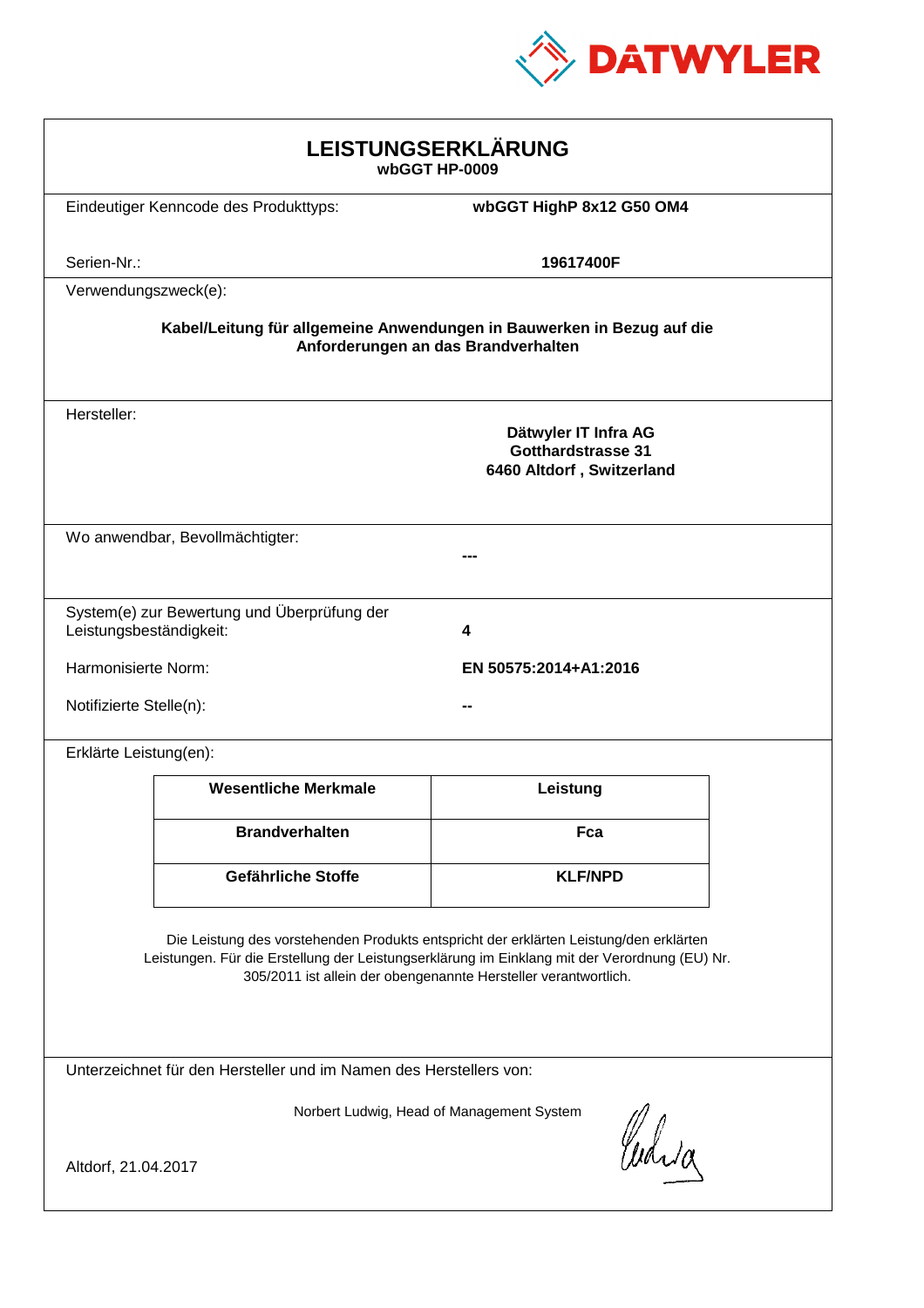

| <b>PRESTATIEVERKLARING</b><br>wbGGT HP-0009                                                                                                                                                                                                                                 |                                                                              |                                                                                |  |  |
|-----------------------------------------------------------------------------------------------------------------------------------------------------------------------------------------------------------------------------------------------------------------------------|------------------------------------------------------------------------------|--------------------------------------------------------------------------------|--|--|
|                                                                                                                                                                                                                                                                             | Unieke identificatiecode van het<br>wbGGT HighP 8x12 G50 OM4<br>producttype: |                                                                                |  |  |
| Serienr.:                                                                                                                                                                                                                                                                   |                                                                              | 19617400F                                                                      |  |  |
| Beoogd(e) gebruik(en):                                                                                                                                                                                                                                                      |                                                                              |                                                                                |  |  |
| Kabels voor algemene toepassingen in bouwwerken die onder<br>voorschriften inzake materiaalgedrag bij brand vallen                                                                                                                                                          |                                                                              |                                                                                |  |  |
| Fabrikant:                                                                                                                                                                                                                                                                  |                                                                              | Dätwyler IT Infra AG<br><b>Gotthardstrasse 31</b><br>6460 Altdorf, Switzerland |  |  |
| indien van toepassing, Gemachtigde:                                                                                                                                                                                                                                         |                                                                              |                                                                                |  |  |
| Het systeem of de systemen voor de<br>beoordeling en verificatie van de<br>4<br>prestatiebestendigheid:<br>Geharmoniseerde norm:<br>EN 50575:2014+A1:2016<br>Aangemelde instantie(s):                                                                                       |                                                                              |                                                                                |  |  |
| Aangegeven prestatie(s)                                                                                                                                                                                                                                                     |                                                                              |                                                                                |  |  |
|                                                                                                                                                                                                                                                                             | Essentiële kenmerken                                                         | <b>Prestatie</b>                                                               |  |  |
|                                                                                                                                                                                                                                                                             | <b>Brandreactie</b>                                                          | Fca                                                                            |  |  |
|                                                                                                                                                                                                                                                                             | Gevaarlijke stoffen                                                          | <b>KLF/NPD</b>                                                                 |  |  |
| De prestaties van het hierboven omschreven product zijn conform de aangegeven prestaties. Deze<br>prestatieverklaring wordt in overeenstemming met Verordening (EU) nr. 305/2011 onder de exclusieve<br>verantwoordelijkheid van de hierboven vermelde fabrikant verstrekt. |                                                                              |                                                                                |  |  |
| Ondertekend voor en namens de fabrikant door:                                                                                                                                                                                                                               |                                                                              |                                                                                |  |  |
| Norbert Ludwig, Head of Management System<br>Curia<br>Altdorf, 21.04.2017                                                                                                                                                                                                   |                                                                              |                                                                                |  |  |
|                                                                                                                                                                                                                                                                             |                                                                              |                                                                                |  |  |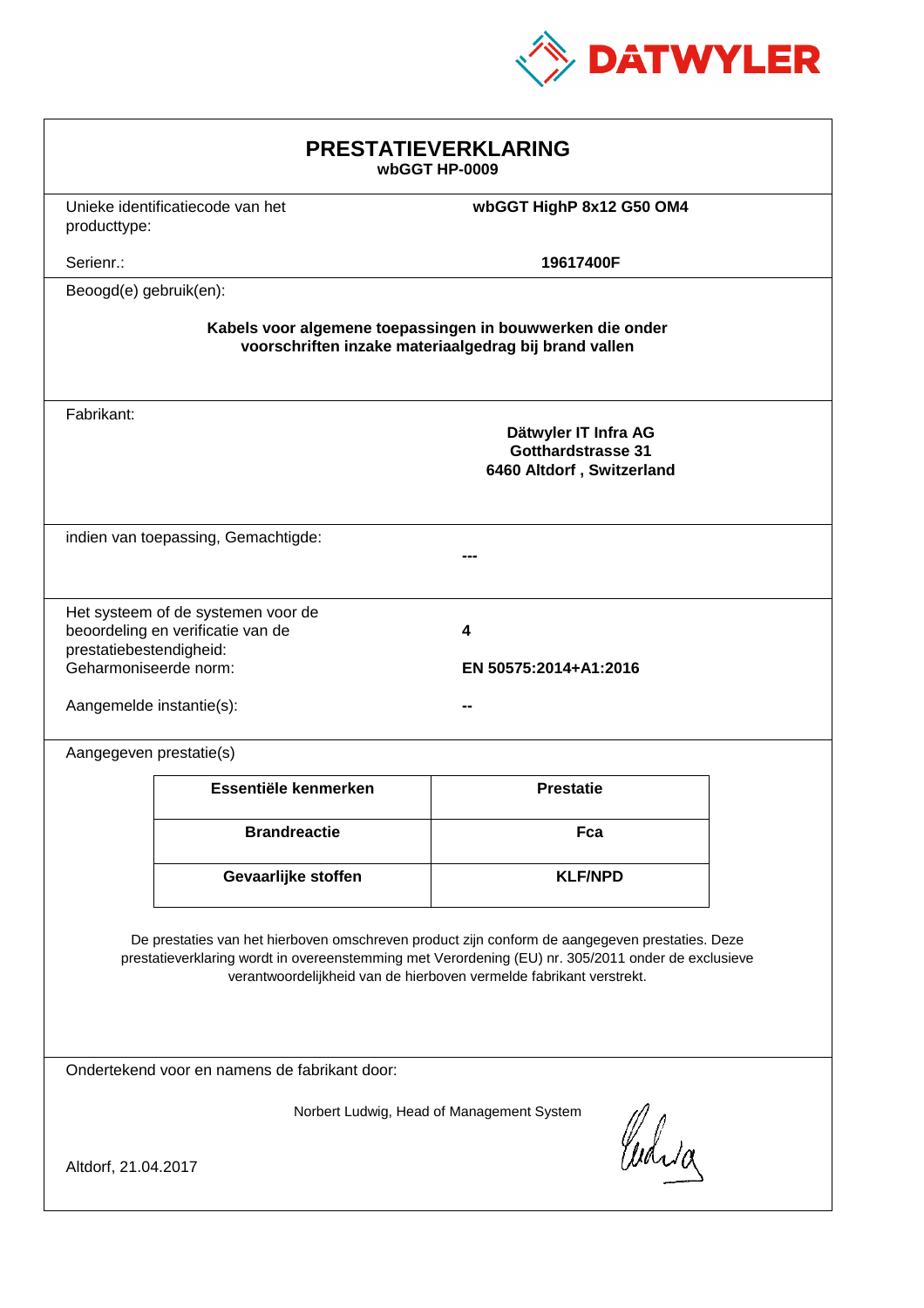

| <b>DÉCLARATION DES PERFORMANCES</b><br>wbGGT HP-0009                                                                                                                                                                                                             |                                                                                                                |                                                                                |  |  |  |
|------------------------------------------------------------------------------------------------------------------------------------------------------------------------------------------------------------------------------------------------------------------|----------------------------------------------------------------------------------------------------------------|--------------------------------------------------------------------------------|--|--|--|
| produit type:                                                                                                                                                                                                                                                    | Code d'identification unique du                                                                                | wbGGT HighP 8x12 G50 OM4                                                       |  |  |  |
| Numéro de série:                                                                                                                                                                                                                                                 |                                                                                                                | 19617400F                                                                      |  |  |  |
|                                                                                                                                                                                                                                                                  | Usage(s) prévu(s):                                                                                             |                                                                                |  |  |  |
|                                                                                                                                                                                                                                                                  | Câble pour applications générales dans les ouvrages de construction soumis<br>aux exigences de réaction au feu |                                                                                |  |  |  |
| Fabricant:                                                                                                                                                                                                                                                       |                                                                                                                | Dätwyler IT Infra AG<br><b>Gotthardstrasse 31</b><br>6460 Altdorf, Switzerland |  |  |  |
|                                                                                                                                                                                                                                                                  | Le cas échéant, Mandataire                                                                                     |                                                                                |  |  |  |
| performances:<br>Norme harmonisée:<br>Organisme(s) notifié(s):                                                                                                                                                                                                   | Système(s) d'évaluation et de<br>vérification de la constance des                                              | 4<br>EN 50575:2014+A1:2016                                                     |  |  |  |
|                                                                                                                                                                                                                                                                  | Performance(s) déclarée(s):                                                                                    |                                                                                |  |  |  |
|                                                                                                                                                                                                                                                                  | Caractéristique essentielle                                                                                    | Performance                                                                    |  |  |  |
|                                                                                                                                                                                                                                                                  | Réaction au feu                                                                                                | Fca                                                                            |  |  |  |
|                                                                                                                                                                                                                                                                  | <b>Substances dangereuses</b>                                                                                  | <b>KLF/NPD</b>                                                                 |  |  |  |
| Les performances du produit identifié ci-dessus sont conformes aux performances déclarées.<br>Conformément au règlement (UE) no 305/2011, la présente déclaration des performances est<br>établie sous la seule responsabilité du fabricant mentionné ci-dessus. |                                                                                                                |                                                                                |  |  |  |
|                                                                                                                                                                                                                                                                  | Signé pour le fabricant et en son nom par:                                                                     |                                                                                |  |  |  |
| Norbert Ludwig, Head of Management System<br>Whia<br>Altdorf, 21.04.2017                                                                                                                                                                                         |                                                                                                                |                                                                                |  |  |  |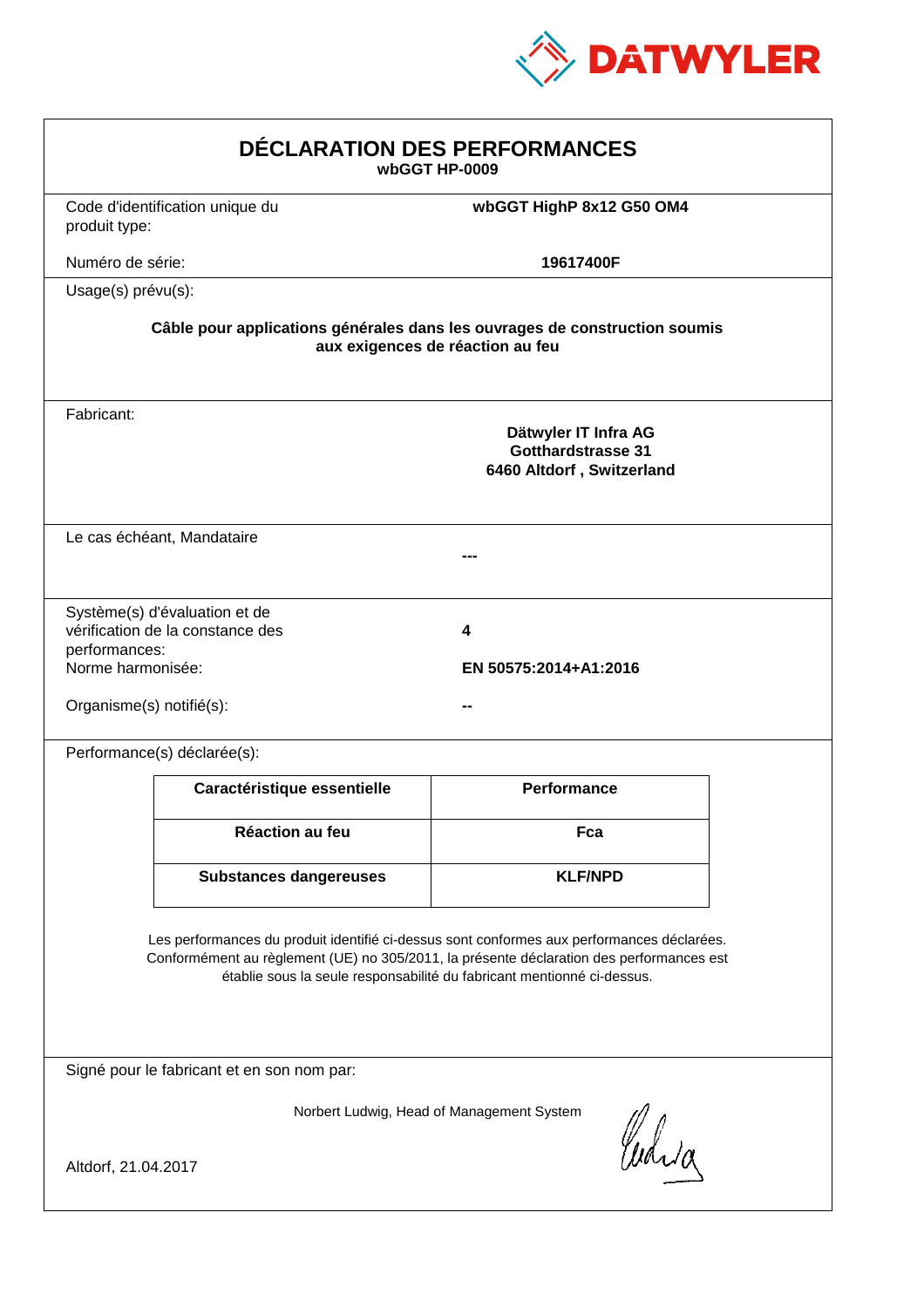

| <b>DECLARACIÓN DE PRESTACIONES</b><br>wbGGT HP-0009                                                                                                                                                                                                                                            |                                       |                                                                                |  |  |
|------------------------------------------------------------------------------------------------------------------------------------------------------------------------------------------------------------------------------------------------------------------------------------------------|---------------------------------------|--------------------------------------------------------------------------------|--|--|
| producto tipo:                                                                                                                                                                                                                                                                                 | Código de identificación única del    | wbGGT HighP 8x12 G50 OM4                                                       |  |  |
| Número de serie:                                                                                                                                                                                                                                                                               |                                       | 19617400F                                                                      |  |  |
| Usos previstos:                                                                                                                                                                                                                                                                                |                                       |                                                                                |  |  |
| Cable sujeto a requisitos de reacción al fuego para aplicaciones generales en obras<br>de construcción                                                                                                                                                                                         |                                       |                                                                                |  |  |
| Fabricante:                                                                                                                                                                                                                                                                                    |                                       | Dätwyler IT Infra AG<br><b>Gotthardstrasse 31</b><br>6460 Altdorf, Switzerland |  |  |
|                                                                                                                                                                                                                                                                                                | En su caso, Representante autorizado: |                                                                                |  |  |
| Sistemas de evaluación y verificación<br>de la constancia de las prestaciones<br>4<br>(EVCP):<br>Norma armonizada:<br>EN 50575:2014+A1:2016<br>Organismos notificados:                                                                                                                         |                                       |                                                                                |  |  |
| Prestaciones declaradas:                                                                                                                                                                                                                                                                       |                                       |                                                                                |  |  |
|                                                                                                                                                                                                                                                                                                | Característica esencial               | <b>Prestaciones</b>                                                            |  |  |
|                                                                                                                                                                                                                                                                                                | Reacción al fuego                     | Fca                                                                            |  |  |
|                                                                                                                                                                                                                                                                                                | <b>Sustancias peligrosas</b>          | <b>KLF/NPD</b>                                                                 |  |  |
| Las prestaciones del producto identificado anteriormente son conformes con el conjunto de<br>prestaciones declaradas. La presente declaración de prestaciones se emite, de conformidad con<br>el Reglamento (UE) nº 305/2011, bajo la sola responsabilidad del fabricante arriba identificado. |                                       |                                                                                |  |  |
| Firmado por y en nombre del fabricante por:                                                                                                                                                                                                                                                    |                                       |                                                                                |  |  |
| Norbert Ludwig, Head of Management System<br>Curia<br>Altdorf, 21.04.2017                                                                                                                                                                                                                      |                                       |                                                                                |  |  |